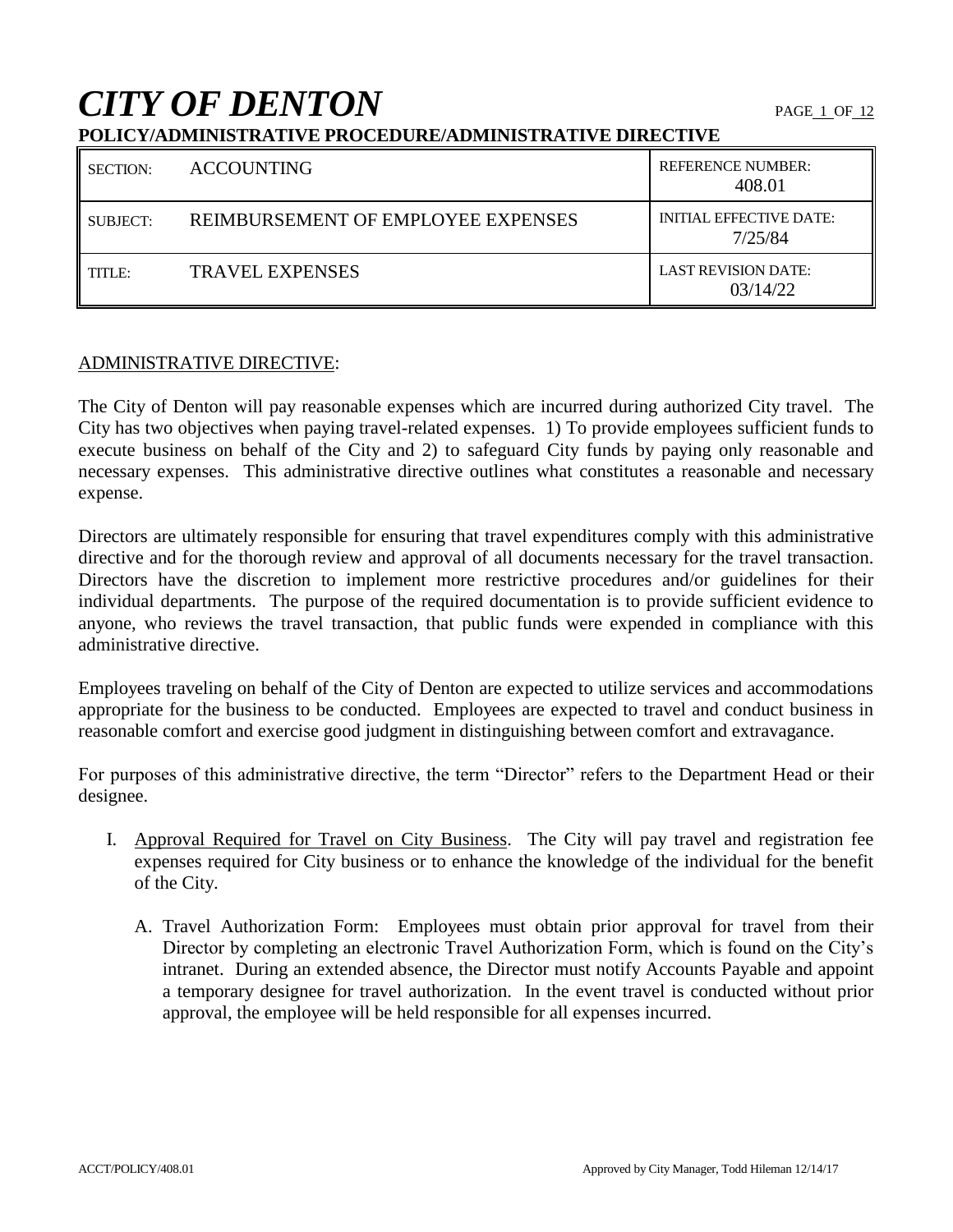| TITT<br>TILL. | XPENSES<br>--<br>◡<br>-<br>К<br>$\overline{\phantom{a}}$<br>-- | "IMBER:<br><b>FERENCE</b><br>RF<br>Νl |
|---------------|----------------------------------------------------------------|---------------------------------------|
|               |                                                                | $\Omega$<br>08،                       |

- B. Travel Advance Request Form: An advance for estimated travel expenses may be requested. The Travel Advance Request Form must be signed by both the requesting employee and the Director. The form must include the purpose of the trip, the destination (city and state), and the departure/return dates and times. Travel Advance Request Forms should not be submitted sooner than two to three weeks prior to the trip. Following a trip, employees must account for their travel advance by completing and submitting an Employee Expense Report to Accounts Payable within twenty (20) working days of their return date. Failure to comply with this administrative directive will result in: (1) disciplinary action for the first offense; and (2) disciplinary action and denial of future travel advances for a second offense. Unused travel advance money must be reimbursed to the City and supporting documentation (receipt) attached to the Employee's Expense Report. Travel out of the country will be allowed a reasonable extension to allow for the correct exchange rate calculation on credit card purchases.
- C. Employee Expense Report Form**:** An Employee Expense Report must be completed for all travel, even when a procurement card is used to pay for expenses. The form must include the purpose of the trip, the destination (city and state), and the departure/return dates and times. All receipts and supporting documents must be attached to the Employee Expense Report. Receipts should be affixed in date order to an  $8\frac{1}{2}$  x 11 sheet of paper and attached to the Employee Expense Report, and then forwarded to Accounts Payable after being reviewed and signed by the Director. When a City of Denton procurement card is used, a copy of the Employee Expense Report must be attached to the copy of the procurement card transaction log retained by the employee for his/her file. The employee must maintain this for audit purposes. Each employee traveling will be responsible for submitting his/her own receipts and Employee Expense Report. All Employee Expense Reports must be submitted within the timeframe as referenced in Section IB.
- D. Procurement Card for Travel Expenses: Some employees may be issued City procurement cards with travel privileges. These cards can be used for travel and other expenses that are typically paid by the City, except travel related meals. Personal expenses are not to be placed on a City procurement card. Misuse of the City's procurement card or violation of this administrative directive may result in card privileges being revoked or other disciplinary action being taken, as deemed appropriate.
- E. The City Manager or their delegate may make changes to this administrative directive at their sole discretion.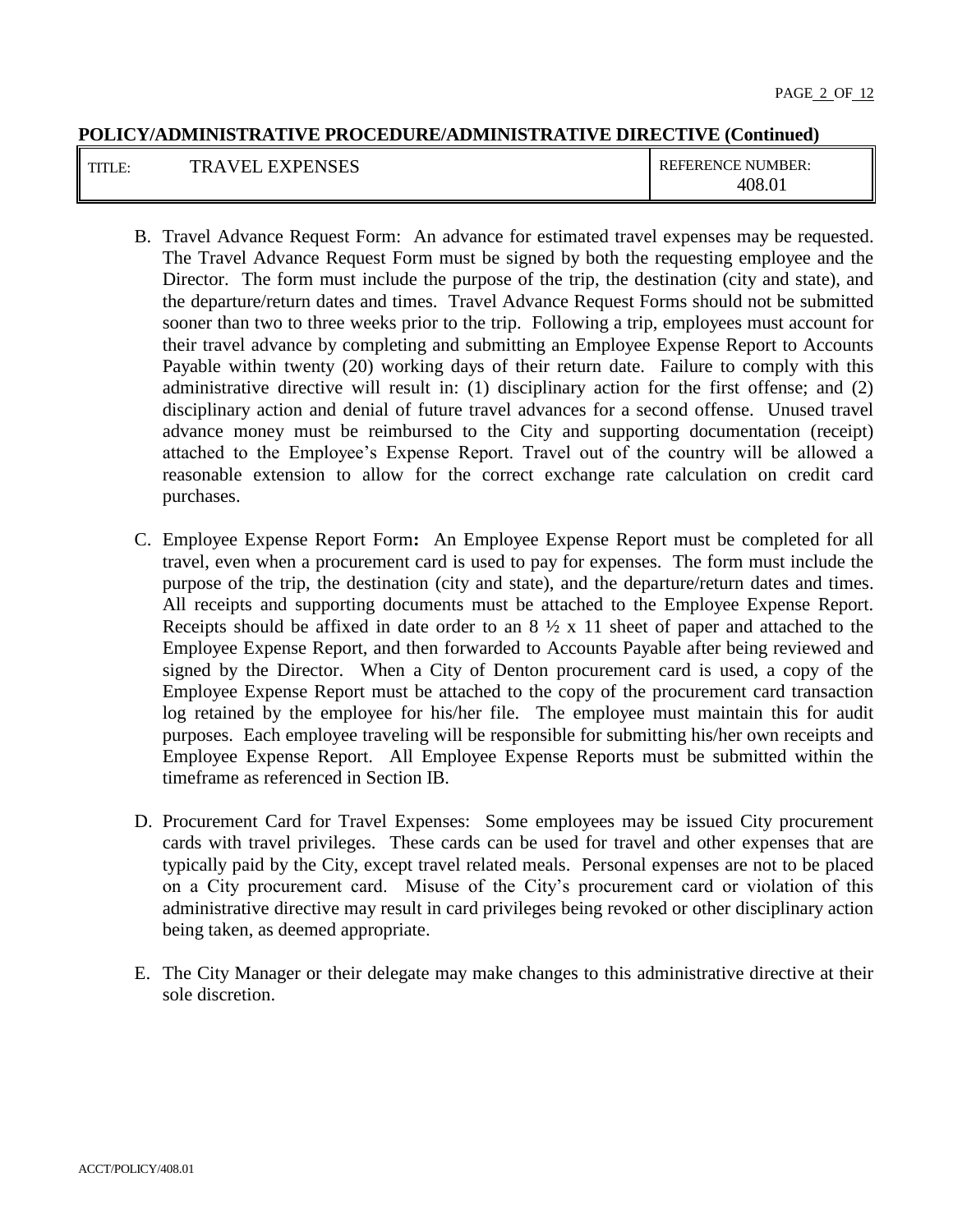| TITI L | <b>EXPENSES</b><br>7 F I<br>TRA | <b>REFERENCE NUMBER:</b> |
|--------|---------------------------------|--------------------------|
|        |                                 | 408.01                   |

II. Reimbursable Expenses. The City will pay an employee's actual expenses as authorized within this administrative directive, except for meals and incidental expenses (M & IE). Meals and incidental expenses will only be paid on a per diem basis and based on rates established by the U.S. General Services Administration for the current fiscal year **(**[www.gsa.gov\)](http://www.gsa.gov/). If neither the city nor county is listed, the rate for meals and incidental expenses will be the standard CONUS destination rate. **Itemized receipts must be provided for all expenses, except meals and incidental expenses. Receipts must be an itemized copy from the vendor and not just the credit card slip/balance due.** Failure to submit itemized receipts will render those expenses nonreimbursable. Employees should use the most economical means available when using City funds.

# A. Meals:

1. The City will pay for the cost of meals for overnight travel on a per diem basis only. The City's per diem rate will be based on the current fiscal year rate as established by the U.S. General Services Administration (reference Section II for URL Address to GSA per diem rates). The per diem shall be adjusted for partial travel days.

For City related travel that does not include an overnight stay and does not exceed 10 hours (e.g., conference/business meeting in Dallas), meal expenses shall be reimbursed based on GSA partial travel day per diem. For travel without an overnight stay that exceeds 10 hours (e.g., conference/business meeting in Austin) from leaving to returning (home or office) a full day meal per-diem will be reimbursed upon approval of the Director of Finance or designee.

- 2. The City will not pay for meals for individuals who are not employed by the City of Denton except with the written approval of the Director stating the business purpose of the meal. If an exception is granted, an itemized meal receipt with attendee names must be attached to the Employee Expense Report.
- 3. The City will pay for meals at scheduled seminars, training sessions, and other meetings, but will not reimburse for meals elsewhere if the meal cost was included in the conference fee. If meals are included in the conference fee, the per diem rate will be prorated based on GSA per diem guidelines. A conference itinerary/schedule must be included as supporting documentation. The City will not pay for social or recreational conference functions that are separate ticketed events not included in the base conference registration fee without prior approval of the Director (to be noted on request for travel process).
- 4. Meal related tips are included in the per diem rate total.
- 5. With prior written approval from the City Manager, an increase to the per diem rate may be granted on a case-by-case basis. In accordance with IRS regulations, any amount in excess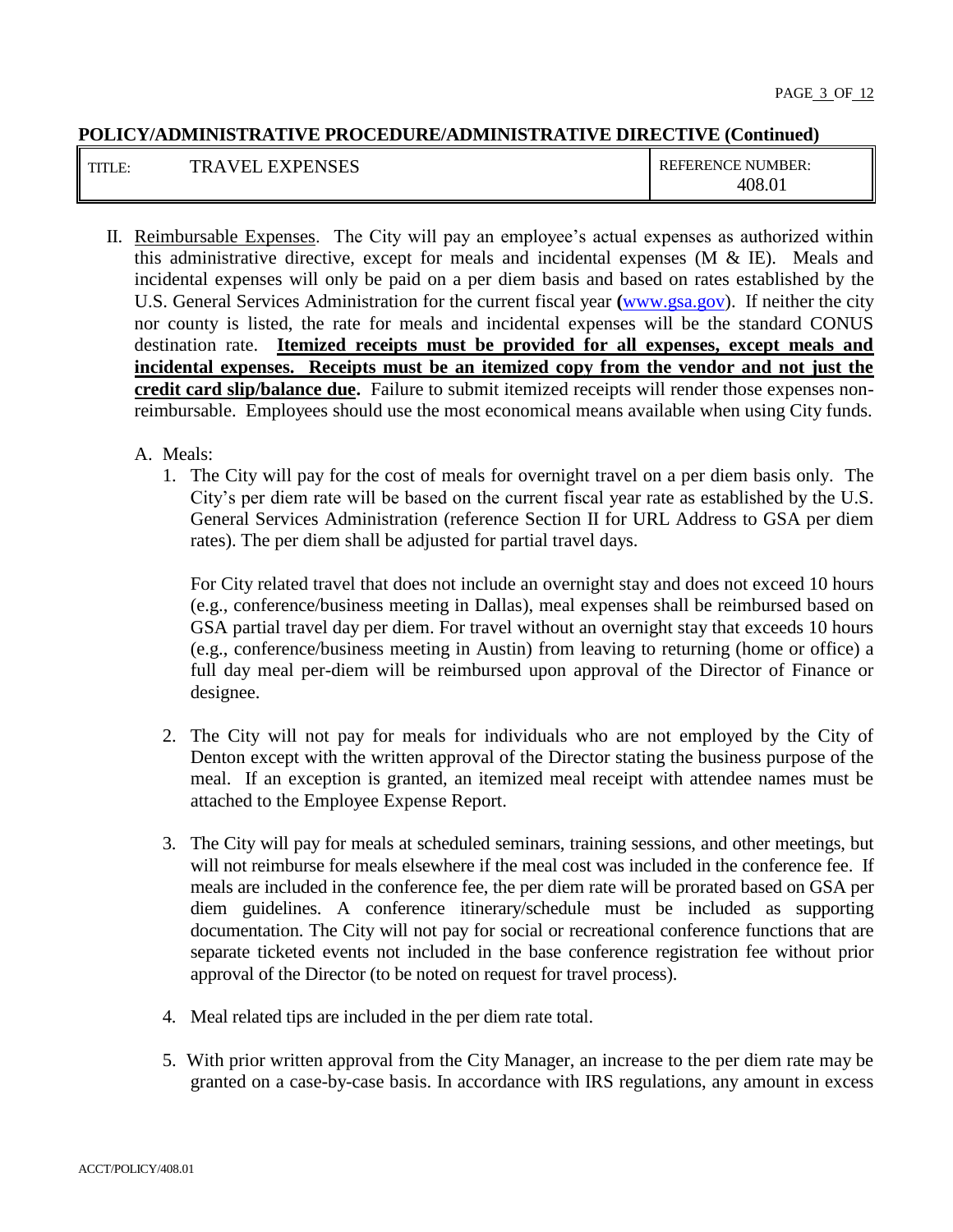| T T T T T T T<br>н. | KPENSES<br>m1<br>HX.<br>'нı<br>$\overline{ }$ | <b>EFERENCE</b><br>NUMBER:<br><b>REF</b> |
|---------------------|-----------------------------------------------|------------------------------------------|
|                     |                                               | $\Omega$<br>-08<br>7.U1                  |

of the maximum federal per diem rate for the travel destination will be reported on the employee's W-2 Form and subject to employment taxes.

- B. Entertainment: The City of Denton will not reimburse employees for entertainment unless it is necessary for the trip. Written approval from the Director stating the business purpose must be attached to the Employee Expense Report.
- C. Alcoholic Beverages: Under no circumstances will the cost of alcoholic beverages be reimbursed nor should they be charged on a City issued procurement card. Employees are expected to pay for any alcoholic beverages separate from any eligible meal.
- D. Transportation:
	- 1. Commercial Airlines: The City of Denton will pay for coach or tourist class roundtrip fully refundable airfare. The City will not pay for travel class upgrades (e.g., business or first class) nor will the City pay for upgraded seat selections (e.g., economy plus, early bird fees, etc.). Employees are expected to take advantage of discounts whenever possible including seeking travel on airlines that don't charge extra fees for refundable tickets. However, employees are not required to fly at unusual times just to qualify for discounts. Employees may retain frequent flyer miles and similar travel awards; however, they shall not pay a higher price for the fare to obtain frequent flyer miles.
		- A. Should airfare be refunded as a travel credit directly to the employee, the employee will be required to complete the Travel Credit Reimbursement Agreement attached as Appendix D. The employee will have the option to purchase the credit for personal use or retain the credit for use with future business travel. If the credit expires before the employee next travels by air on business travel, no further action will be required on the part of the employee.
	- 2. Private Air Carriers and Charters: Employees shall not use private airplanes or charters without approval of the City Manager. Cost savings or emergency schedule requirements must be shown and included with the City Manager's written approval.
	- 3. Vehicle Rental: The City will not reimburse for rental vehicles without the prior written approval of the employee's Director or designee. The reimbursement includes all applicable taxes, mandatory charges, damage waiver, and supplemental liability insurance. Employees are encouraged to select applicable insurance coverage, including the damage waiver and supplemental liability coverage to minimize the risk to both the City and the employee. Appendix A is provided to help calculate the least expensive travel method, demonstrated need for the vehicle and justification why other transportation options were not utilized. The appropriate size of the rental vehicle should depend on such factors as the number of passengers, and the amount of luggage and/or equipment being carried.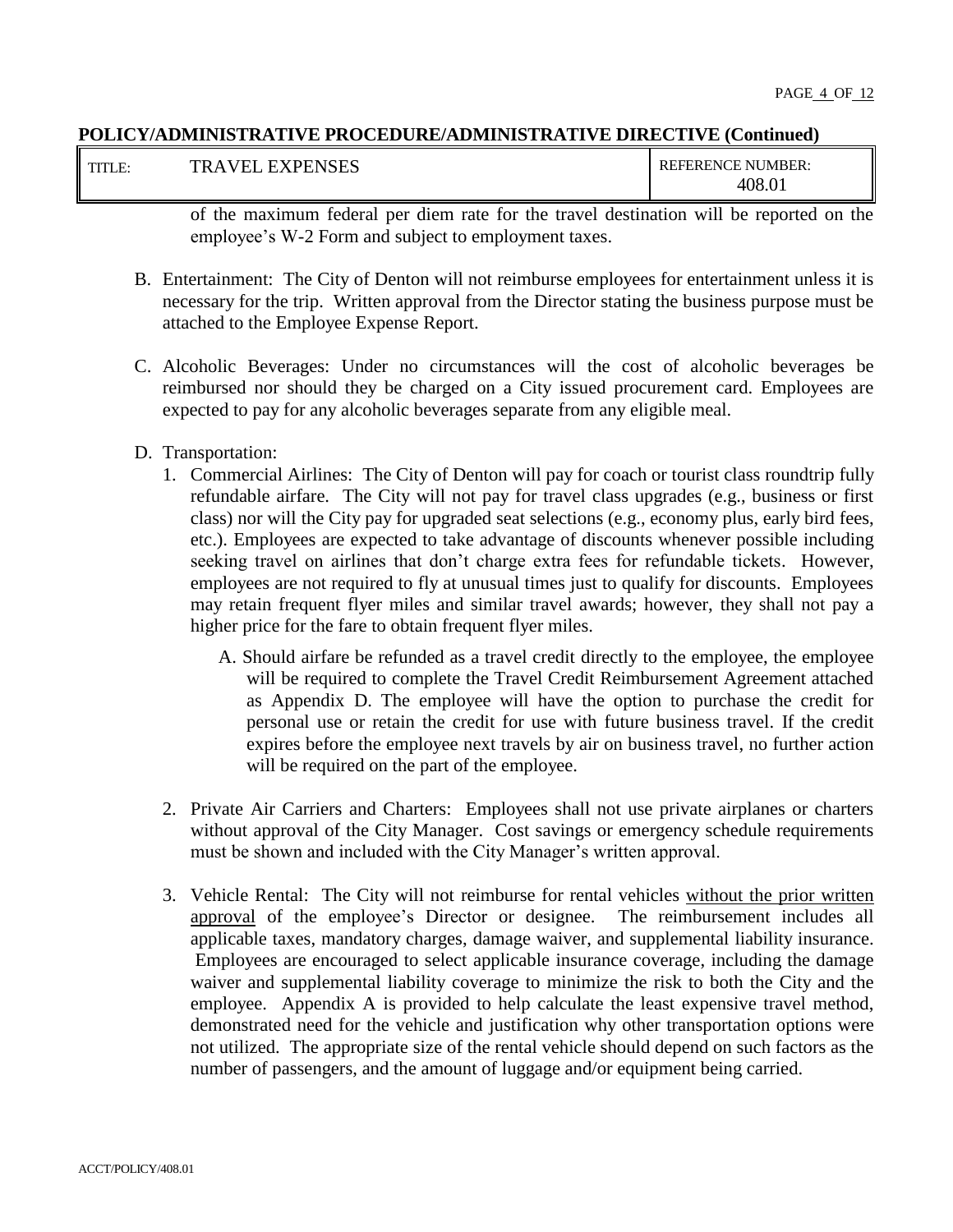| T T T T T<br>$\mathbf A$<br>К | <b>EXPENSES</b><br>ы | <b>REFERENCE NUMBER:</b><br>408<br>$\Omega$ |
|-------------------------------|----------------------|---------------------------------------------|
|-------------------------------|----------------------|---------------------------------------------|

- 4. Taxi: The City will reimburse employees' taxi fares for required transportation. When possible, a receipt must be attached to the Employee Expense Report.
- 5. Personal Vehicles: With the approval of the Director, employees may use their personal vehicle for out-of-town travel. A mileage log or other supporting documentation must be attached to the Employee Expense Report. The City of Denton will pay the Internal Revenue Service mileage reimbursement rate in effect at the time of travel. When an employee has approval to use his or her personal car on a trip and the destination is more than 300 miles from the point of departure (one-way), the City will not reimburse the employee for expenses, such as lodging, meals and incidentals, while in transit, which exceed the cost of a 21-day advance fully refundable round-trip coach airfare. Any travel time that is greater than the time required to travel by scheduled airlines will be considered vacation time. Normal travel time will not exceed one day.
	- a. Those employees receiving a car allowance will not be paid mileage reimbursement for travel, which is within 50 miles (one way) of their office.
	- b. Personal car travel reimbursement is limited to the lesser of either the cost of making the trip by 21-day advance fully refundable coach airfare or mileage reimbursement. Appendix B is provided to help calculate the least expensive travel method, which is the amount that will be reimbursed.
	- c. The City will pay for any additional work-related mileage at the destination. A mileage log or other supporting documentation must be attached to the Employee Expense Report.
	- d. The City will pay for parking expenses, including airport parking. Airport parking will be reimbursed at the remote or express (covered or uncovered) parking rate for DFW Airport and at the long-term parking rate (garage B) at Dallas Love Field. For airport parking, supporting documentation must be attached to the Employee Expense Report and can be obtained from the airport's website. Mileage reimbursement to the airport, will be calculated from the employee's office (workday destination) or from the employee's home to the airport, whichever is less. Appendix C is provided to help calculate the least expensive travel method.
	- e. If an employee is driving a personal vehicle outside of the City and has car failure, the City will pay the expense of towing the vehicle to the nearest garage, over and above the employee's personal towing insurance coverage. The employee must pay for all repairs. The towing invoice and insurance documentation, reflecting amount covered, must be attached to the Employee Expense Report.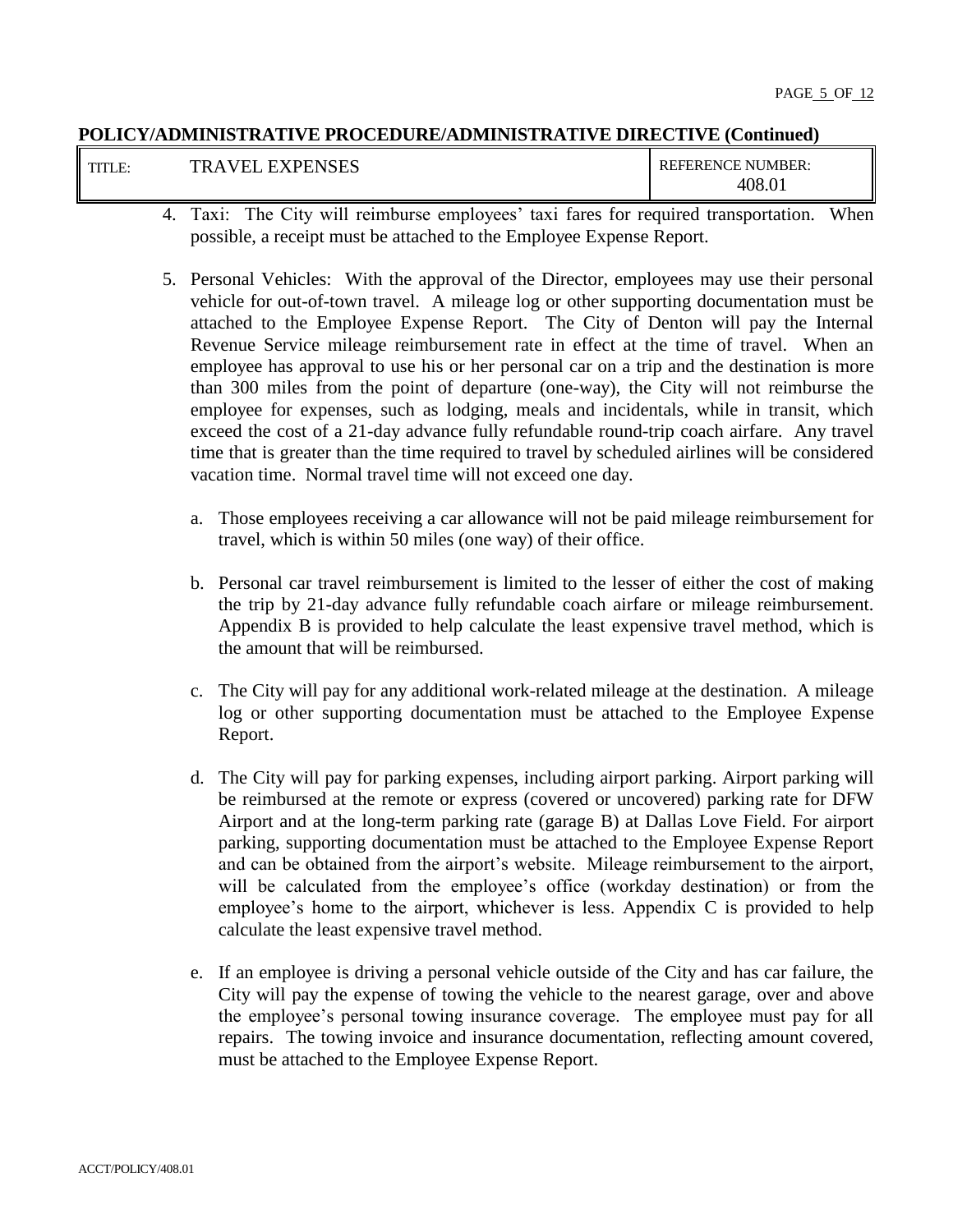| <b>TUTTIT</b> | <b>XPENSES</b><br>н<br>' H I<br>.<br>$\overline{\phantom{a}}$<br>ĸ | NUMBER:<br><b>REFERENCE</b><br>'Nı |
|---------------|--------------------------------------------------------------------|------------------------------------|
|               |                                                                    | 408.0 <sub>1</sub>                 |

- 6. City Vehicles: City vehicles should be used when available or at the discretion of the Director. Direct expenses associated with the use of a city vehicle, which are incurred by the employee, such as gasoline and oil, will be reimbursed.
- E. Accommodations: The City will pay actual expenses for hotels, motels, or other lodging. Preference should be given to accommodations that don't charge cancellation fees. Employees must request the reduced government rate or conference rate when making reservations. Most hotels will not accept claims to a government rate after check-in. City employees are not exempt from hotel taxes and will be reimbursed for such taxes.

The City will pay no more than the cost of a single occupancy room. If an employee shares a room with someone who is not an employee of the City or who is not traveling on City business, and the room cost is higher than the single room rate, the bill must be adjusted for the difference in cost.

Meals ordered through room service or consumed in the hotel restaurant will be covered through the per diem rate and the bill must be adjusted for the difference in cost.

- F. Telephone: The City realizes that while out-of-town on City business there are personal matters that must be attended; therefore, the City will pay the cost of one personal phone call each day (not to exceed 10 minutes). The City will reimburse employees for all business calls. All phone calls must be documented as to whether personal or business in nature. It is recommended that departments purchase prepaid calling cards, which are less expensive than hotel long distance rates. Internet connection fees incurred for business purposes will be reimbursed, if approved by the Director.
- G. Incidental Expenses: The City of Denton will not pay for dry cleaning, shoe shining, haircuts, magazines and books, tickets to the theater, sports events, or other such incidental expenses. Incidental expenses covered as part of the per diem rate for meals and incidental expenses include: fees and tips given to porters, baggage carriers, bellhops, hotel maids, stewards or stewardesses and others on ships, hotel servants in foreign countries, and transportation between places of lodgings or business and places where meals are taken.
- H. Travel on Behalf of Other Agencies: With the approval of the department Director, employees may be granted travel time on behalf of other organizations. In unusual circumstances, the City Manager or Assistant City Managers are authorized to approve an advance of City funds for travel expenses incurred on such trips. The same guidelines outlined in this administrative directive must be followed.
- I. Travel Outside Normal Workday: Compensation, for travel required outside an employee's normal working hours (i.e. Saturday, Sunday, evening), will be calculated according to the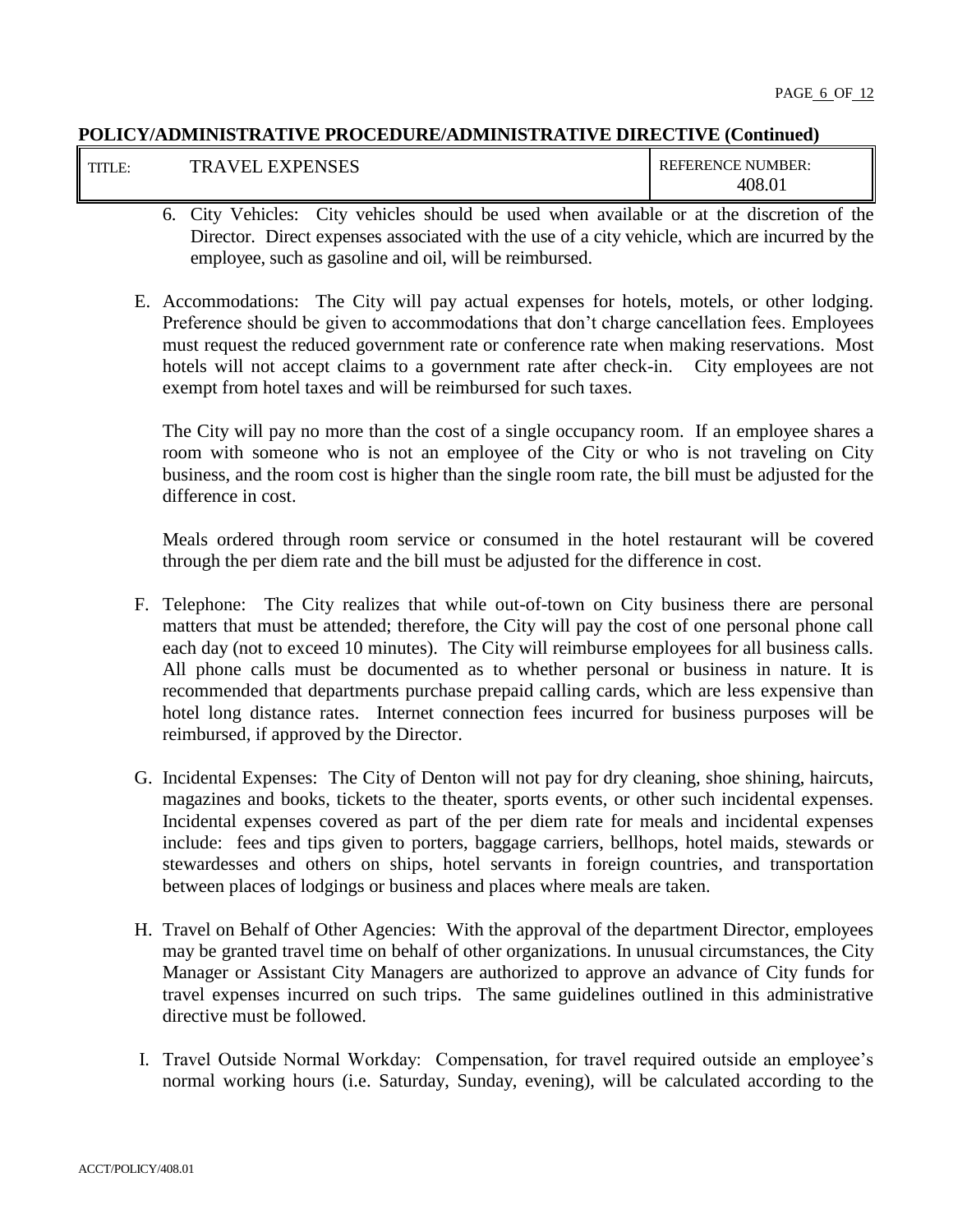| T T T T T<br><b>LALA</b>                                                        | <b>EXPENSES</b><br>ыı<br>$\mathbf A$ | NUMBER:<br><b>REFERENCE</b> |
|---------------------------------------------------------------------------------|--------------------------------------|-----------------------------|
| the contract of the contract of the contract of the contract of the contract of |                                      | $.0^{\circ}$<br>408         |

department requirements and consistent with the Fair Labor Standards Act and accompanying regulations.

VI. Other Authorizations/Approvals. Authorization for Travel and Expense Report approval for Directors and Assistant City Managers will be the next level of supervision as appropriate.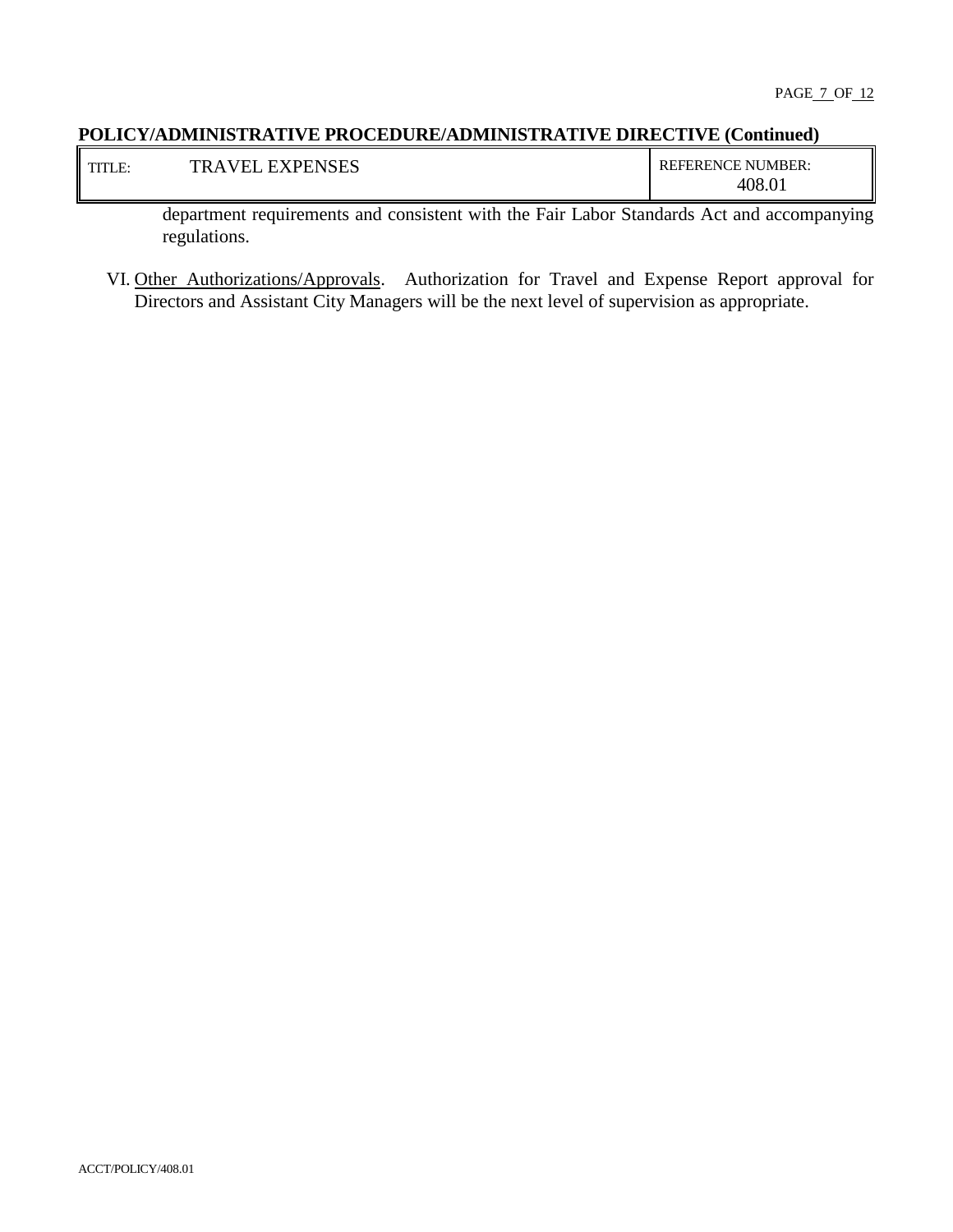| TTTT<br>в.<br>111LL. | <b>EXPENSES</b><br>VEI<br>тp<br>$\Delta$ | <b>REFERENCE NUMBER:</b><br>$-408.$ U |
|----------------------|------------------------------------------|---------------------------------------|
|----------------------|------------------------------------------|---------------------------------------|

# APPENDIX A

| RENTAL VEHICLE             | OTHER MODES OF TRANSPORTATION |
|----------------------------|-------------------------------|
| Vehicle*                   | Mode of Transportation        |
| Fuel                       | Cost of Transportation        |
| <b>Destination Parking</b> | Other:                        |
| Other:                     | Other:                        |
| <b>Total Cost</b>          | <b>Total Cost</b>             |

Lesser of above columns is the maximum reimbursement when choosing to rent a vehicle versus other modes of transportation.

\* The appropriate size of the rental vehicle should depend on such factors as the number of passengers, and the amount of luggage and/or equipment being carried. A brief explanation of these circumstances must be provided below.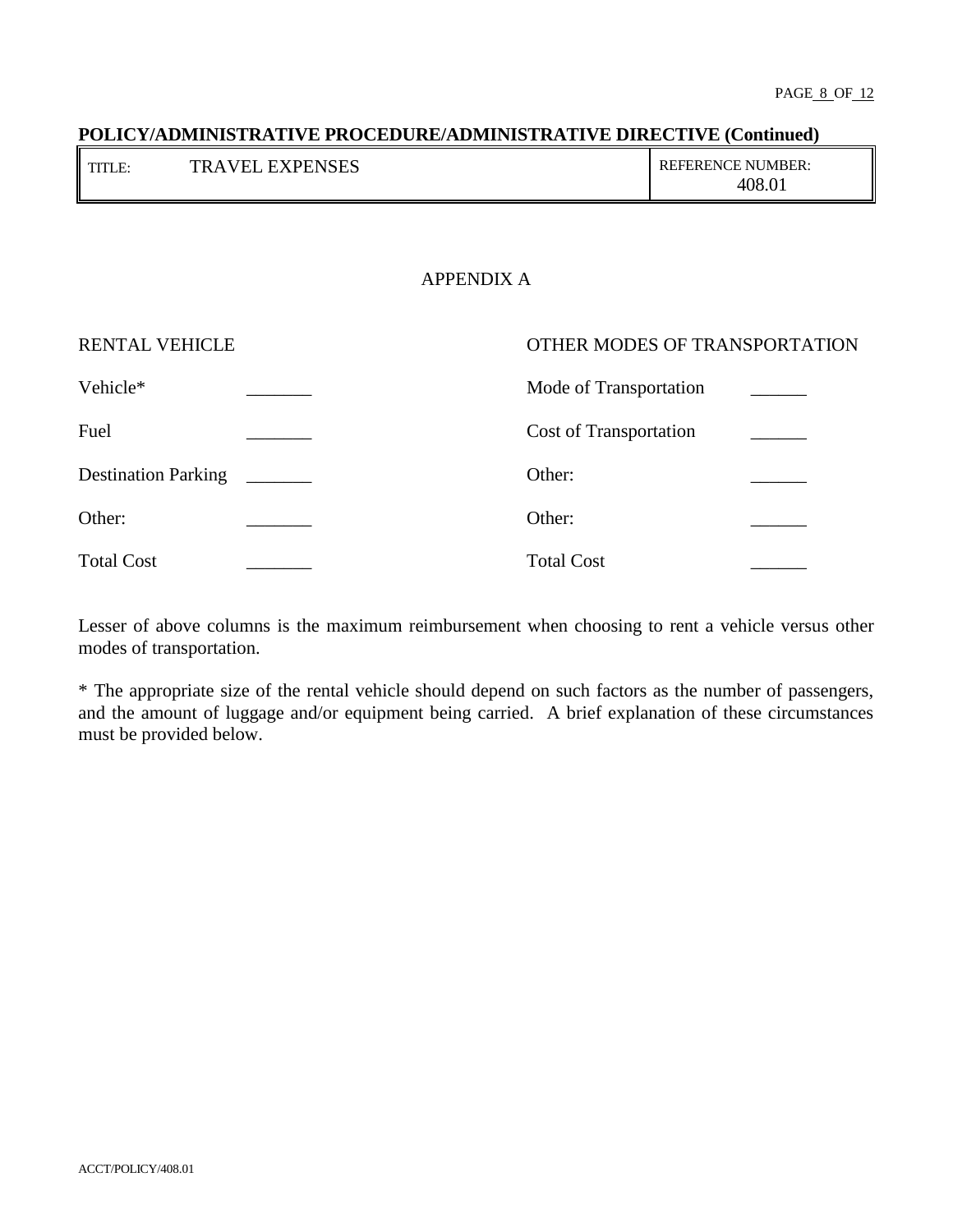# **POLICY/ADMINISTRATIVE PROCEDURE/ADMINISTRATIVE DIRECTIVE (Continued)** TITLE: TRAVEL EXPENSES REFERENCE NUMBER: 408.01

# APPENDIX B

| <b>AIRLINES</b>                   |  | PERSONAL VEHICLE                    |
|-----------------------------------|--|-------------------------------------|
| Airfare*                          |  | miles $\omega$ ______ cents = _____ |
| <b>Airport Parking</b>            |  | <b>Destination Parking</b>          |
| Transportation<br>To/From Airport |  | <b>Additional Lodging</b>           |
| Other                             |  | <b>Additional Meals</b>             |
| <b>Total Cost</b>                 |  | <b>Total Cost</b>                   |

Lesser of above columns is the maximum reimbursement when choosing to drive to a destination versus flying.

\*A 21-day advance shall be used for airfare cost unless there are extenuating circumstances. A brief explanation of these circumstances must be provided below. A price quote must be attached to this form in order to obtain reimbursement. This quote may be obtained via the Internet web page of the appropriate major airline.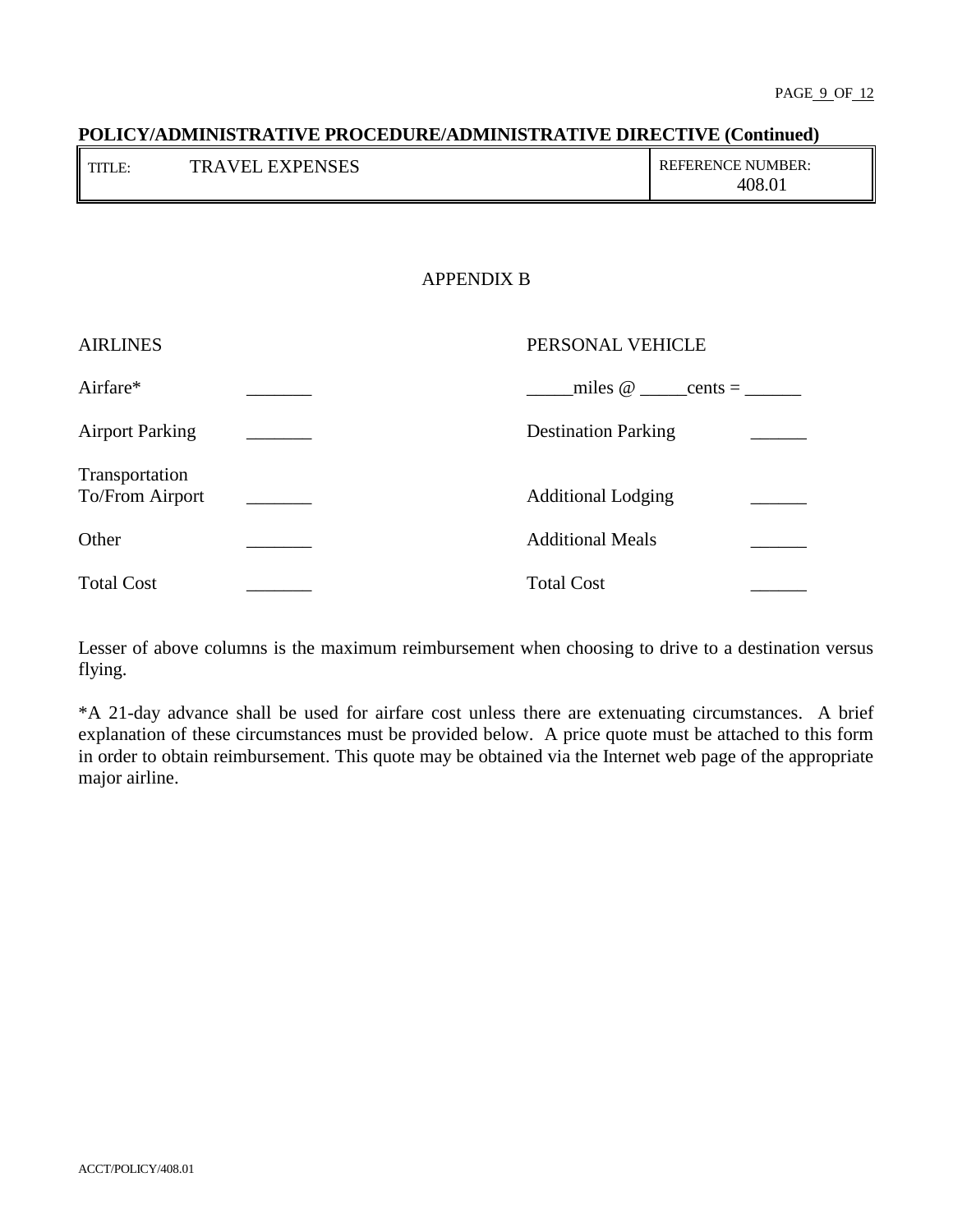# **POLICY/ADMINISTRATIVE PROCEDURE/ADMINISTRATIVE DIRECTIVE (Continued)** TITLE: TRAVEL EXPENSES REFERENCE NUMBER: 408.01 APPENDIX C

| <b>WORKDAY DESTINATION</b> | <b>EMPLOYEE'S HOME</b>                |
|----------------------------|---------------------------------------|
| miles $\omega$ cents =     | miles $\omega$ ______ cents = _______ |
| Other:                     | Other:                                |
| <b>Total Cost</b>          | <b>Total Cost</b>                     |

Lesser of above columns is the maximum reimbursement when drive to the airport from the employee's workday destination versus employee's home.

\*A brief explanation of extenuating circumstances must be provided below. A mileage log and/or map quest print out(s) must be attached to this form in order to obtain reimbursement.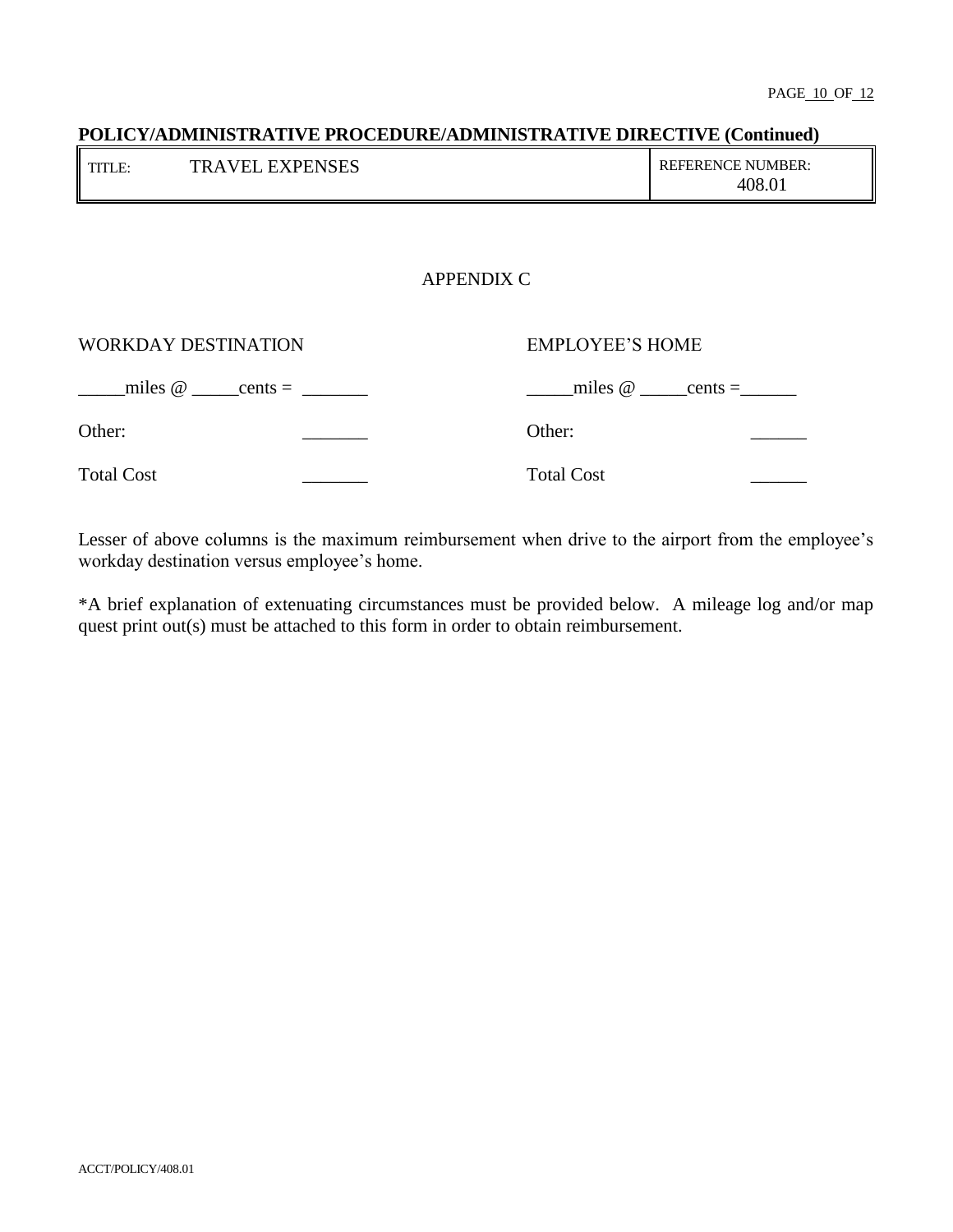| II TITI | <b>TRAVEL EXPENSES</b> | <b>REFERENCE NUMBER:</b> |
|---------|------------------------|--------------------------|
|         |                        | 408.01                   |

# Appendix D **Travel Credit Reimbursement Agreement**

| Canceled Conference/Course (Name, Location, Dates): Name and Controller and Controller and Controller and Controller |  |  |  |
|----------------------------------------------------------------------------------------------------------------------|--|--|--|
| Type of Credit and amount<br>$\Box$ Airline: $\Box$ Hotel: $\Box$ Conference: $\Box$ Other:                          |  |  |  |
|                                                                                                                      |  |  |  |
| Terms and Conditions of the Credit: National Conditional Conditions of the Credit:                                   |  |  |  |

Provide proof of purchase documentation including booking confirmation, receipt, certify expense report that includes where the expense was recorded etc.

Provide any documents related to the credit.

By signing below, I agree to adhere to the expectations set forth. I understand that non-compliance with any part of the agreement will result in 100% repayment by the employee.

I would like to purchase the applicable credit(s) for personal use. Payment should be made at the City's Customer Service Office via credit card, check, or cash.

I would like to use the credit if the conference or course is rescheduled within the credit period. If not, I will provide proof from the airline/hotel/conference entity the credit has expired unused.

Should my employment with the City of Denton end voluntarily or involuntarily, prior to the expiration date of the travel credit, I agree to repay the City an amount equal to the outstanding credit.

Repayment will be deducted from my remaining paychecks from the City (in accordance with state and/or federal law). In the event the amount owed is more than my remaining paychecks, I agree to repay the balance in accordance with the repayment schedule established by the City, within 30 days of separation, in the form or a cashier's check or money order.

| <b>Employee Signature</b>                     | Date |
|-----------------------------------------------|------|
| Division/Department Head Signature (Approval) | Date |
| Compliance Signature (Approval)               | Date |

ACCT/POLICY/408.01